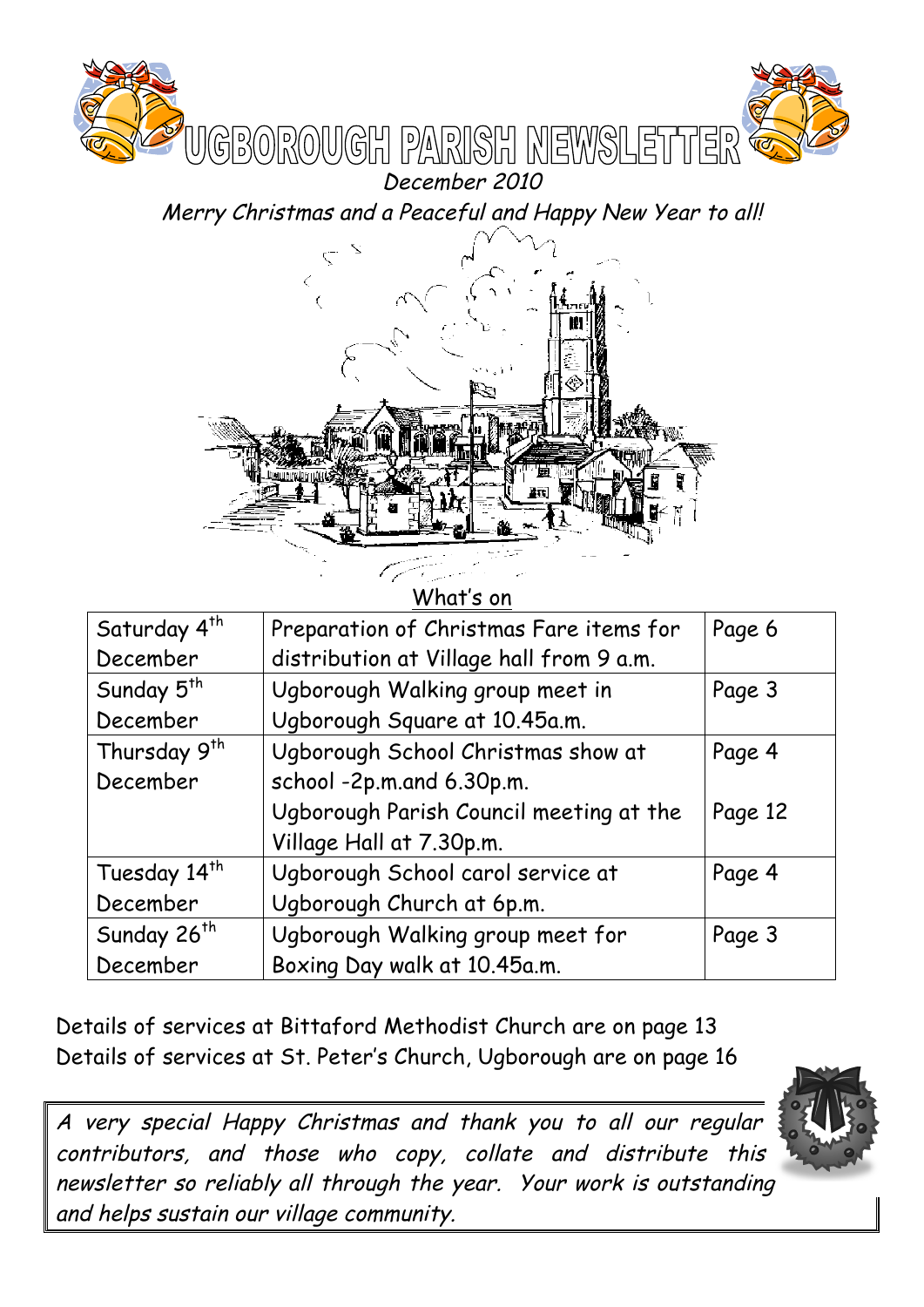## Ugborough and Bittaford Pre- School. Naomi Williams

During a very wet and windy November we were still able to venture outside during our sessions wearing our wellington boots! We could make some big splashes and catch rain drops on coloured sugar paper, looking at the different patterns. In December we will be planning to be creative with lots of festive activities including developing our wrapping skills with some of our homemade Christmas wrapping paper, making decorations, cooking, as well as plenty of music and singing. Our Nativity Celebration is going to be on Wednesday 15<sup>th</sup> December, if you wish to come along, please contact us for further details. Everyone at pre-school would like to wish the five children, who are moving on up to Ugborough Primary School in January, lots of luck and best wishes in their future adventures and thank them for helping make pre-school so much fun. **Last day of term is Friday 17th December and we return after the Christmas break on Wednesday 5th 2011.**

Our sessions are filling up fast for next year, especially as we have limited spaces for two year olds, so if you wish your child to be included on our waiting list please contact us as soon as possible to avoid disappointment –Thank you.

Ugborough and Bittaford Pre-School welcome children from 2 years old to school age, and offer two FREE taster sessions so that you and your child get the opportunity to come and see the setting and meet the staff prior to starting. Our opening hours are Monday, Tuesday, Thursday and Friday 9.00am to 12.45pm and Wednesday 9.00am to 2.00pm, term time only. For further information please contact either Tania or Naomi on 07763 215455, also you can log on to our website at www.ugboroughandbittafordpreschool.org.uk and learn more about the pre-school.

**Finally all the staff and committee members wish you a Merry Christmas and Happy New Year.**

Francis Douglas writes:

This year the Ugborough Poppy Appeal boxes raised £662.61. This was up about  $£175$  on last year. The organisations where the collecting boxes were placed have been informed of the amount that they collected. Thank you for your most generous support.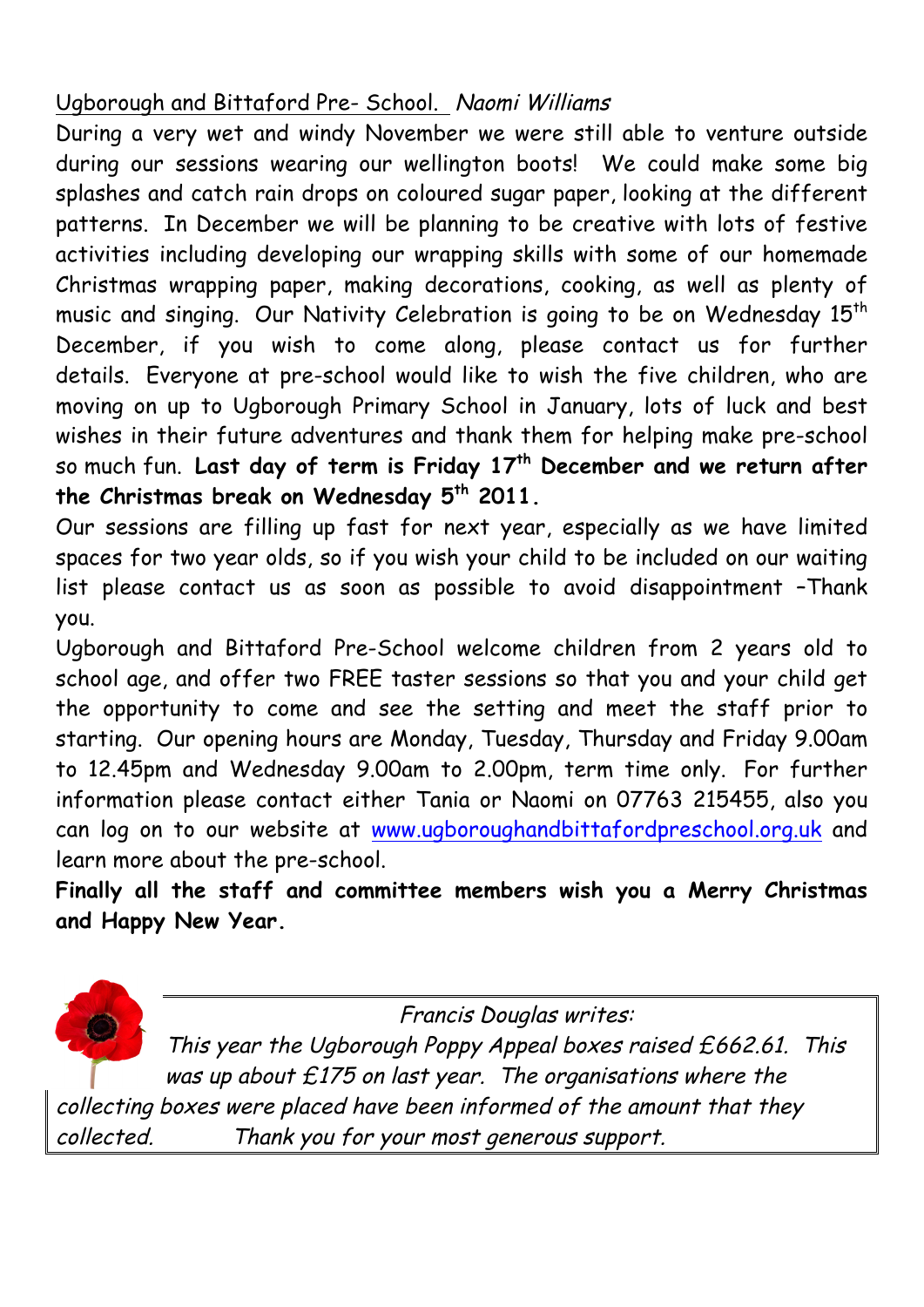# Ugborough Parish Walking Group Merryl Docker

Our November walk was stunning. Beautiful sunshine and the most glorious autumn colours imaginable. We walked from behind the Carew Garage at Glazebrook, through Lady's Wood and up to Owley. Then on to the lower moor from Moor Gate across the golf course and into Moorhaven, down through Bittaford for a warm welcome at the Horse & Groom. Well done Tom for managing one last walk with this old knee. We all wish you well and a speedy recovery with your new bionic knee ~ (he will no doubt be leaping over stiles like a young gazelle from now on!) You can't keep a good man down!

Our next walk will be **Sunday 5th December ~ 10.45am in the Square** when the scenery will have shifted again from autumn to winter. Come dressed for the weather and we will see what we can find in our wonderful local countryside. I hope Father Christmas is going to bring you all new hats, scarves and mittens in time for the **Boxing Day Walk!** Come on, air those new woollies and join us for our Xmas Walk on **Sunday 26th December ~ meet in Ugborough Square at 10.45am ~** distance and route will be weather (& energy levels) dependent, but we will end up in a warm and friendly local pub for a celebratory drink afterward. Bring along your dogs and Christmas Guests too! Everyone, as always, will be made very welcome. **Note:** You are all allowed to put your feet up on the first Sunday in January - Declare it a 'Duvet Day' and stay in the warm and dry ~ we will meet again in February! Happy Christmas and New Year to you all! Merryl Docker (01752 893651) and Tom Holway (01752 893114)



Many thanks to Len Wakeham for this detailed information

Rainfall at West Cannamore, Ugborough (510 ft. above sea level.)

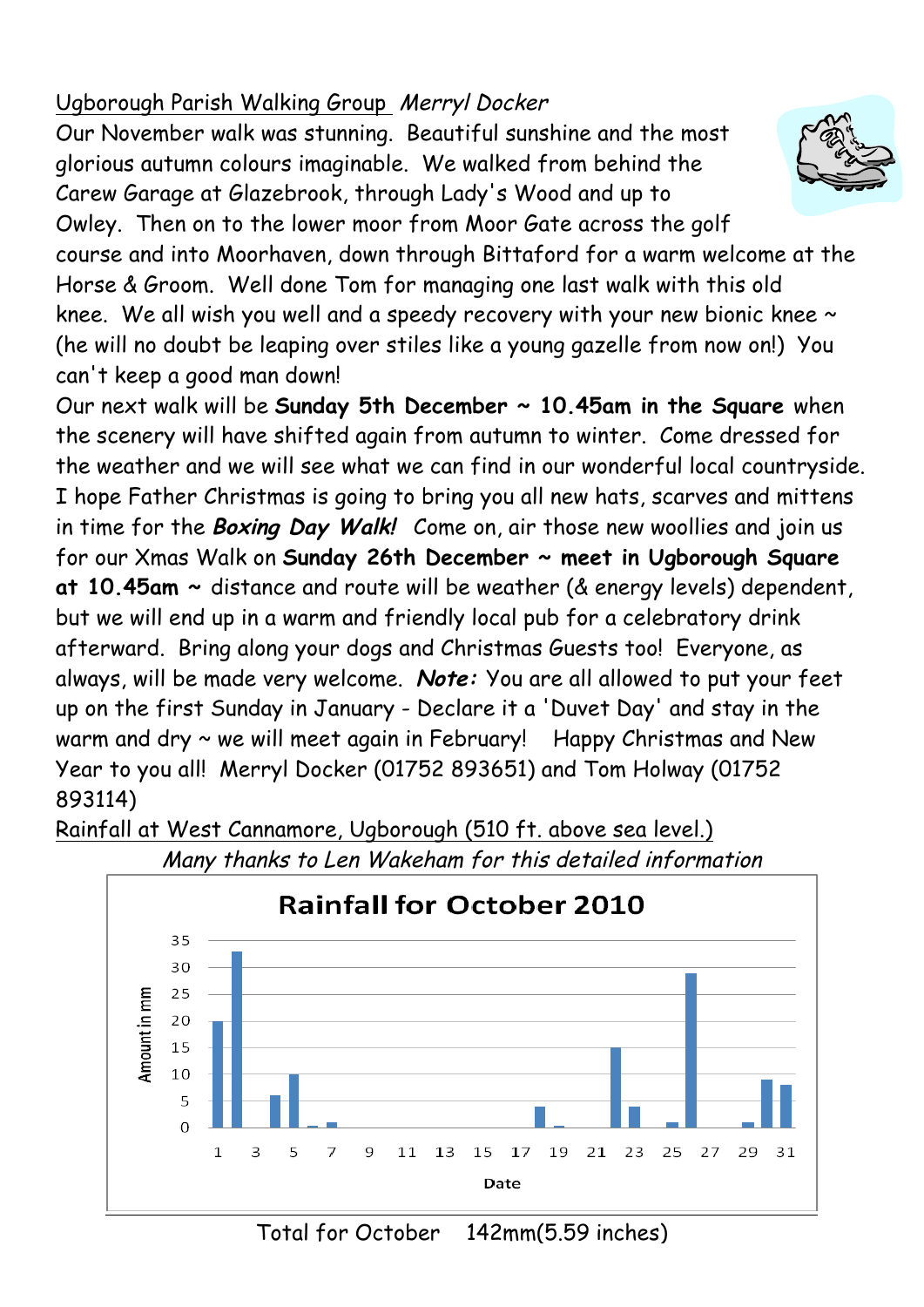

### Book Lovers Anne Nonymous

A load of old tripe by Gervase Phinn.

Another children's book by a family man, author, teacher, freelance lecturer, poet, school inspector, educational consultant & visiting professor of education.

"A load of old tripe" tells the story of 11 year old James, born in South Yorkshire. The story follows James through part of the school year up to the 11+ examination. On the way, we meet his friends and experience instances where things don't turn out as he planned.

Will James survive the week looking after Butch, the bull terrier? Will the truth about Dad's tripe ever come out? Another delightful book from Mr. Phinn – fun, laughter – plus some honest and touching situations.

### Trespass by Rose Tremain

A novel set in the mountains and villages of the Cevennes brings us a different version of cultural collision. Rose Tremain aims to explore the nature of outsideness and sets up her story for disaster. The characters deal with painful endurance and disappointment, violence and incest, engineering them into a volatile situation.

I found it difficult to like any of the characters at the beginning but gradually they almost all had some redeeming feature.

Ultimately, redemption in a final scene that brings to mind the Lord's Prayer – "And forgive us our trespasses, as we forgive those that trespass against us".

### Ugborough Primary School

**CHRISTMAS PLANS**



Our Carol Concert will be held on **Tuesday 14th December at** 

**6.00pm** in the Church – we look forward to seeing you there.

This year Hillhead and Dunwell classes (assisted by Ennaton) will be putting on a Christmas Show, Two Birthdays, on **Thursday 9th December** at 2pm and 6.30pm. You will be very welcome!

The children return after their Christmas break on 5<sup>th</sup> January 2011. FEDERATION UPDATE

Federation discussions were successful and we will be forming a partnership with Ermington Primary school from 1st January 2011.

We are very pleased to welcome Mrs Jane Byrne as the Executive Headteacher and look forward to working closely together.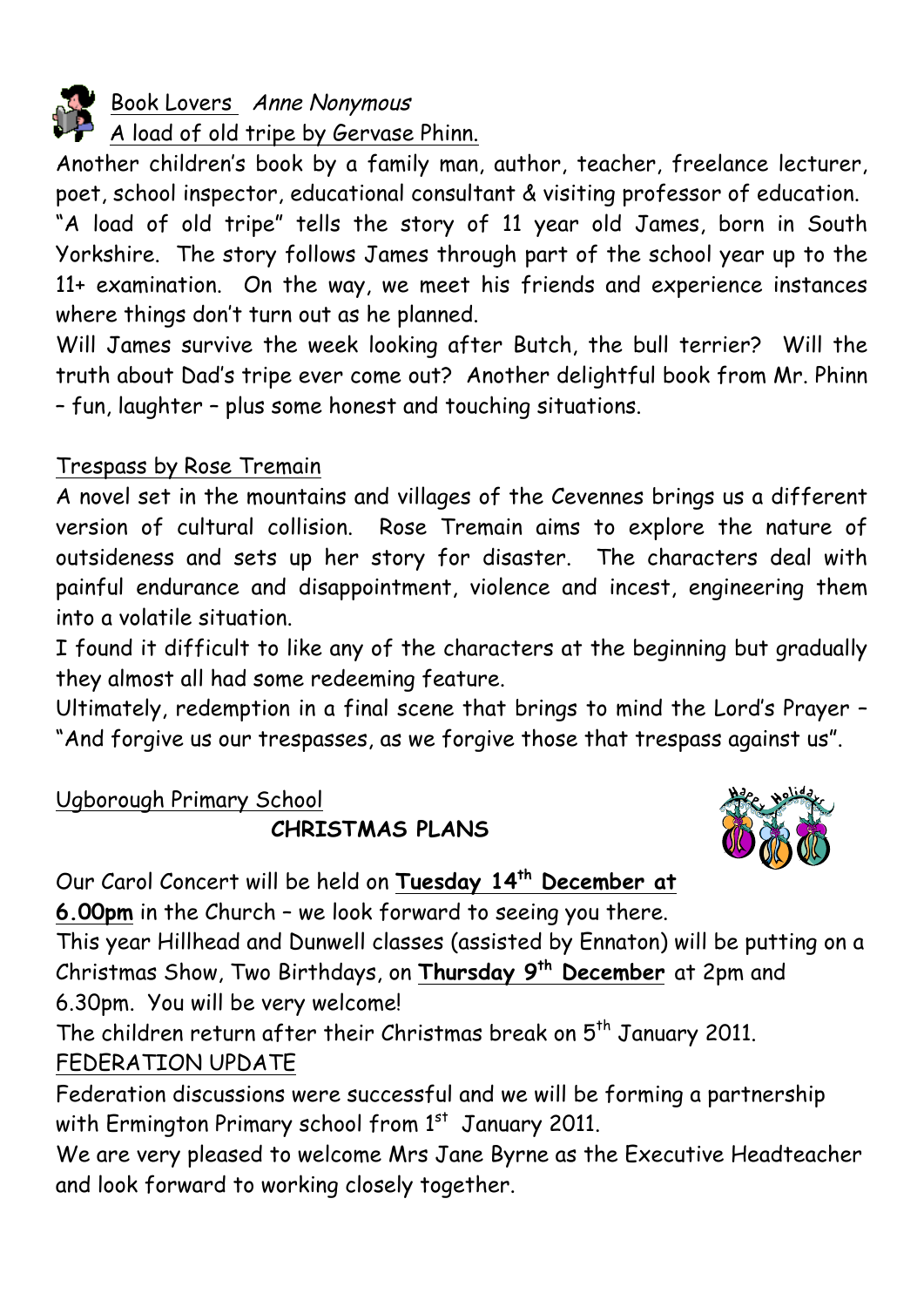### SPORTS REPORT- Janner Motson

Whilst rain and some odd fixture allocation means that football opportunity is limited, we have been looking around at how our local athletes have been preparing for 2012. It has long been established that Ugborough has the finest athletes between Ermington and Wrangaton, but did you know just what skills are on show?

Sports Report went to see Ellie practising for the Downstairs Toboggan at her home track. Surprisingly, her technical coaches had her clad in a new attire specially designed for the task – they call it 'school uniform'. However, such extreme sports are not without their dangers and she bears the scars of many a carpet burn. Out of doors, Sam has impressed in the 'short-Square speed roller skating' whilst Wilf and Luca have the marathon pub-to-pub 'Wobbly Board' title in their sights, a sport surely to be a Demonstration Event in 2 years time. Elsewhere, Hannah has been developing her napkin piling skills in the 2-metre 'wobbly table' event, where I am told she can beat anyone under the table!

In the veterans and parallel games we have witnessed some 'Dodgy Dancing' in the Ship and hope that Steve Hughes will resurrect his world-beating 'Egg and Spoon' performance by the time we get to the Royal Wedding. When quizzed about his recent lack of form, Hughes said; "My knees are on their last legs, but when I won the World title last time around the opposition had 2-left feet, which is 2 more than I have. If history repeats itself I think that we can expect the same again".

## Ugborough Village Hall Stafford Williams (Secretary) 01752 896128

It has been a tough time for the Hall Committee with the lack of committee members starting to have an impact on our ability to do as much as is needed. Most of you will be aware that we have been looking for new blood to help swell the ranks, but the lack of uptake has meant that we have not been able to look for the grants needed to get new lighting and have found it difficult to do the market research to get the best value contracts for energy and insurance. The result of 'under-manning' is that we maintain the status quo, but struggle to improve facilities. If you feel that you can contribute time and effort please let me know.

Many thanks to the Fair Committee for their contribution to Hall funds, not only welcome, but vital to keeping the Hall available to so many and in good shape.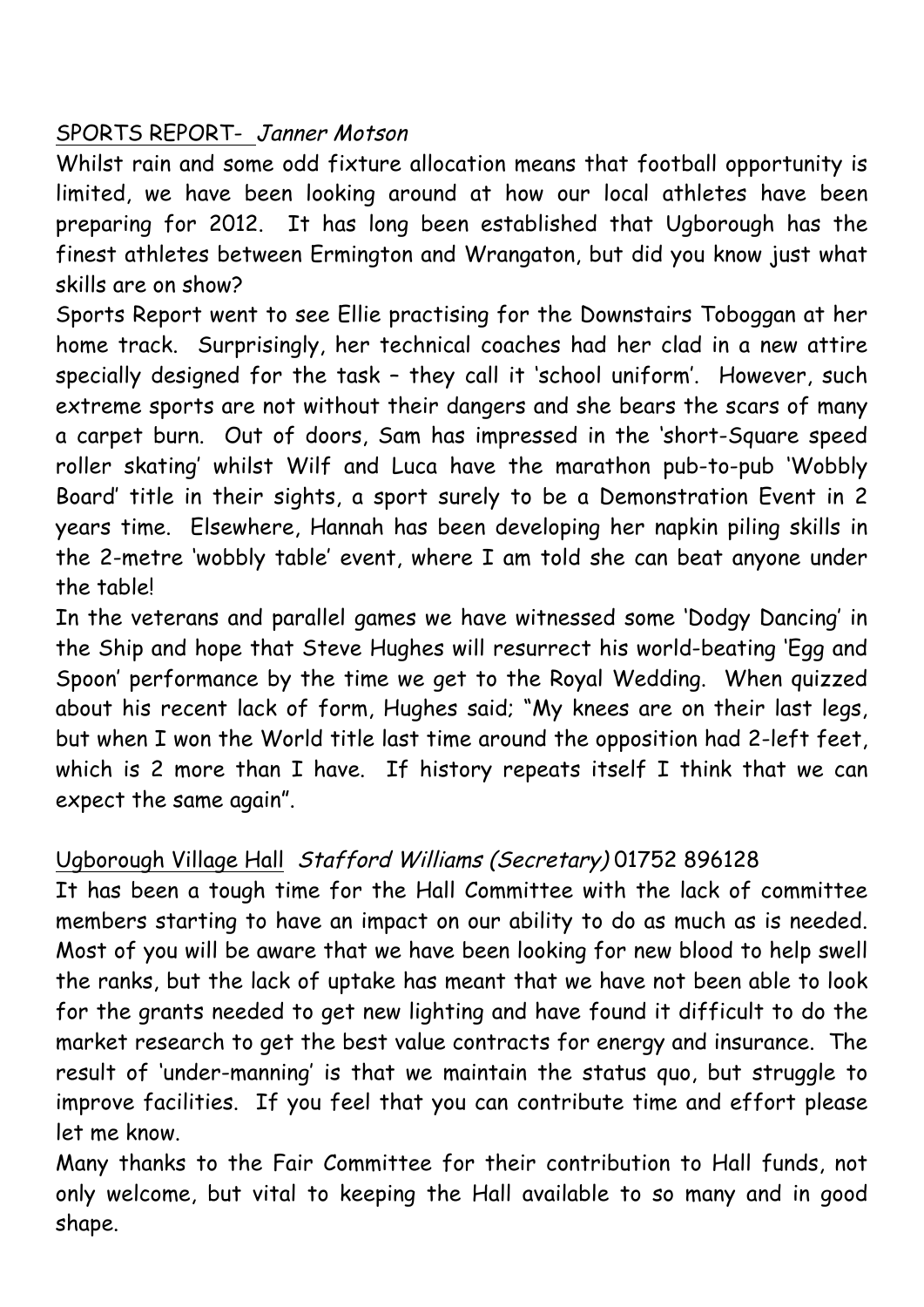

Ugborough Village Fair Committee will be holding their New Year Quiz on Wednesday 12th January at 8pm in the Village Hall. Cost £2 each on the door.



# So How Many Did You Spot?

Over 40 scarecrows were spotted all over Ugborough, Bittaford and Moorhaven and ranged from a builder, policeman, golfer, Dr and pirate. The overall winner of the best scarecrow went to Lewis and Scott and their scarecrow 'Sticky



Peggy'. The joint winners of the trail were Katie Ross and Chloe Piper. Beware they will be back next year.............

(Editor's note: Well done to the winners. I have heard lots of very positive comments about this competition. It was great fun and obviously many enjoyed making and spotting the scarecrows. Just a plea- it would be really good if all the stragglers still in situ could be removed as they are now very soggy!)

## Posh Frock Swap

Many thanks to everyone who supported the Posh Frock Swap on 9 November 2010. A grand total of £110 was raised.

## Ugborough Youth Group Sue Johns

Activity is high – and plans are afoot…… Watch out in the New Year for the Youth Group's exclusive thespian venture into the world of Shakespeare….. (see next page for an advance notice.) Some members spent a pleasant Friday evening in November beginning to create their costumes for this venture. This involved intricate work with plaster of Paris…. Watch this space!

We plan our Safari Supper on Friday December 3<sup>rd</sup>. Tess and Jake are wrestling with logistics as I write!

Everyone, old and young alike are welcome to help Members on Saturday 4<sup>th</sup> December in the Village Hall from 9.00 am as we prepare and deliver Christmas Fare to the community.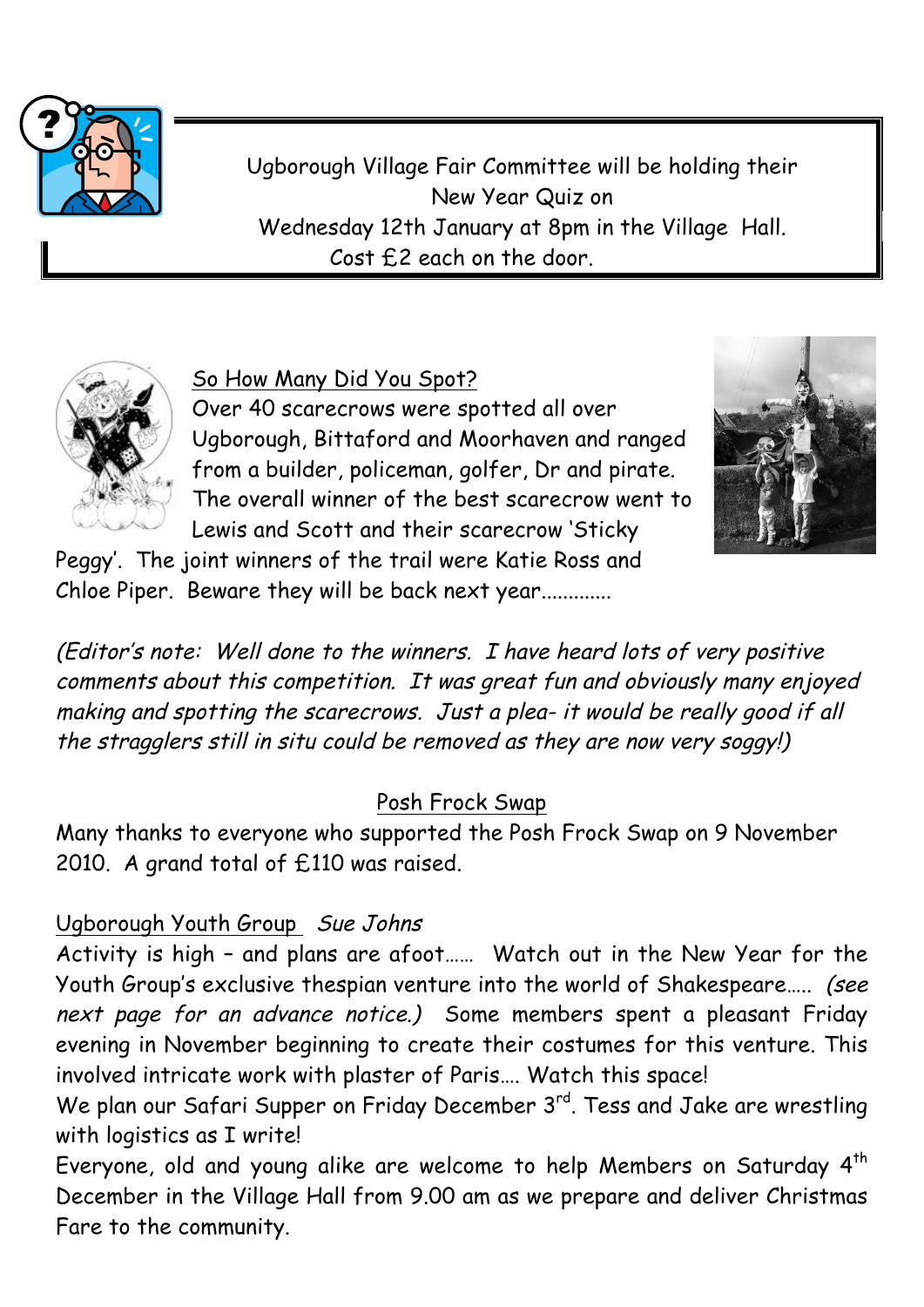### Ugborough Amateur Dramatics!! Jane Pursey and Tessa Dadge

We are putting on a play, 'Romeo and Julie' which will be performed in the Village Hall on March 11th & 12th 2011 by the village kids. Auditions have been held and castings complete!

If you are interested in helping out in any way there is still a lot to be organised - so give us a ring! (01752 698898 or email ndadge@aol.com) We are particularly looking for fabric for curtains, old carpets to line the stage

and any costumes you think might be suitable, as well as help making the props! Tickets will be on sale soon - watching this space! Charity to be decided.

A Message from Richard Barker.

My daughter Roz and I both have a rare disease called MDS. After a bout of chemo and a lot of tests Roz had a stem cell transplant last week. She is doing OK, but has been very poorly.

The MDS UK Patient Support Group is involved in a unique and unusual fundraising event - being launched on the 28th Nov 2010:

Mini 2 the Arctic - a trip from Kent all the way to the Arctic - in a Mini car!

They are trying to raise at least £2,500 that will be used towards offering support and information to MDS patients, as well as patient forum events for next year.

Please help them to get there!

Thank you very much!!! Any donation will make a difference - please use Virgin Money Giving donations-

<http://uk.virginmoneygiving.com/fundraiser-

web/fundraiser/showFundraiserPro

### Ugborough Local History Group Merryl Docker

A very Happy Christmas to all our many members.

With apologies for having to change the date of our Party Night, I hope we managed to contact everyone in time. There will be no meeting in December so we look forward to seeing you all again in the New Year. Our next meeting will be the last Wednesday of January  $\sim$  more info next month. Very best wishes to you all.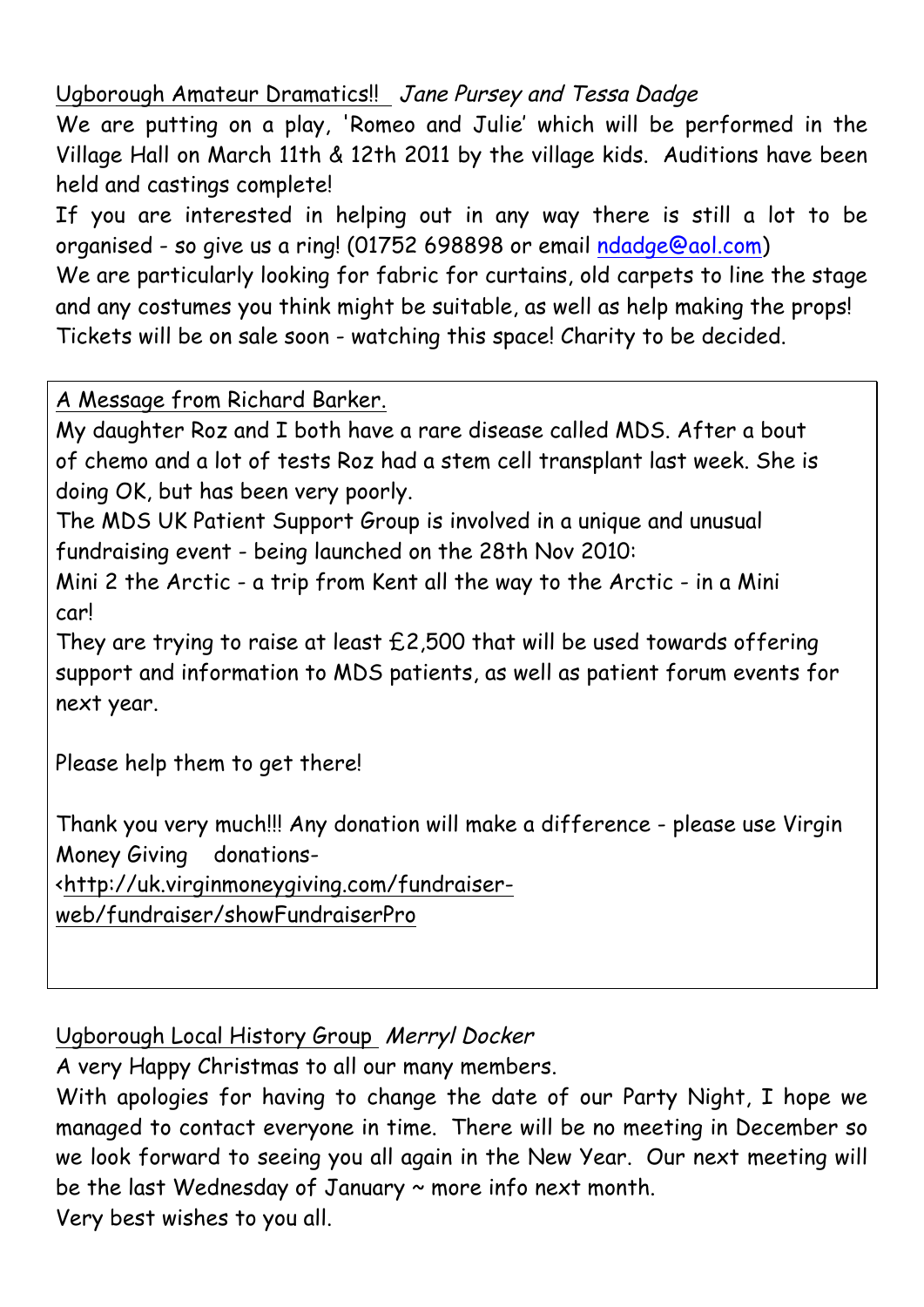Your Stars Tonight.



"What a magnificent sight – and only now can I can measure the beauty before me" I exclaim, coming in from the Ugborough night.

The steamed dietor gives me a cool glance over her gently smoking laptop and remarks "Billing and cooing will cut no ice with me - you have had your pocket money for the week". I falter as I realise that yet again we are on slightly different wavelengths. I mumble "I was speaking about the resplendent return of the constellation Orion in the December night sky and how I have finally got a grip on understanding stellar magnitudes". "Not of course that it does not also apply to your good self" I add nervously heading back down the garden for safety.

On the next clear night (some time in 2012 at the current status of the weather) look to the southern horizon and there is Orion the Hunter looking magnificent in full pursuit of his prey. The Greeks – who always liked a good myth around the camp fire – believed that Orion was the son of the Amazon queen Euryale from whom he inherited her hunting and fighting skills to become the world's greatest hunter. The other gods became jealous (as Greek gods had a habit of doing) and arranged for him to be bitten by a scorpion. ensure it didn't happen again Diana (not that one) placed him at the opposite side of the sky from Scorpio constellation - which is why you can never see both constellations in the same night sky.

Now for the measuring of star brightness – their apparent brightness from earth (of course some of them are actually 50, 000 times brighter than our sun) is defined in degrees magnitude - each degree being two and half times brighter than the next lower one. Magnitude 1 is the brightest while the faintest that can be seen by eye on a really clear night is magnitude 6. The mathematicians amongst us (Charlotte for example) can easily calculate that makes the former a hundred times brighter.

Orion has two magnitude 1 stars – the orange Betelgeuse at his left shoulder and bright white Rigel for his right knee. The distinctive three stars which make up Orion's belt are magnitude 2, while the fainter stars of his dagger are around magnitude 3. His head is located on a small group of magnitude 4 stars. On a clear night with no high cloud or haze you should be able to see a string of magnitude 5 stars on the left which curve up over his head (making up his raised arm and club) while in front (to his right and west) is another curve of faint stars that make up the draped lion skin that protects his arm.

Before you scuttle in from the cold after these astronomical delights take a few minutes more to go back to Orion's dagger and look for the faint haze in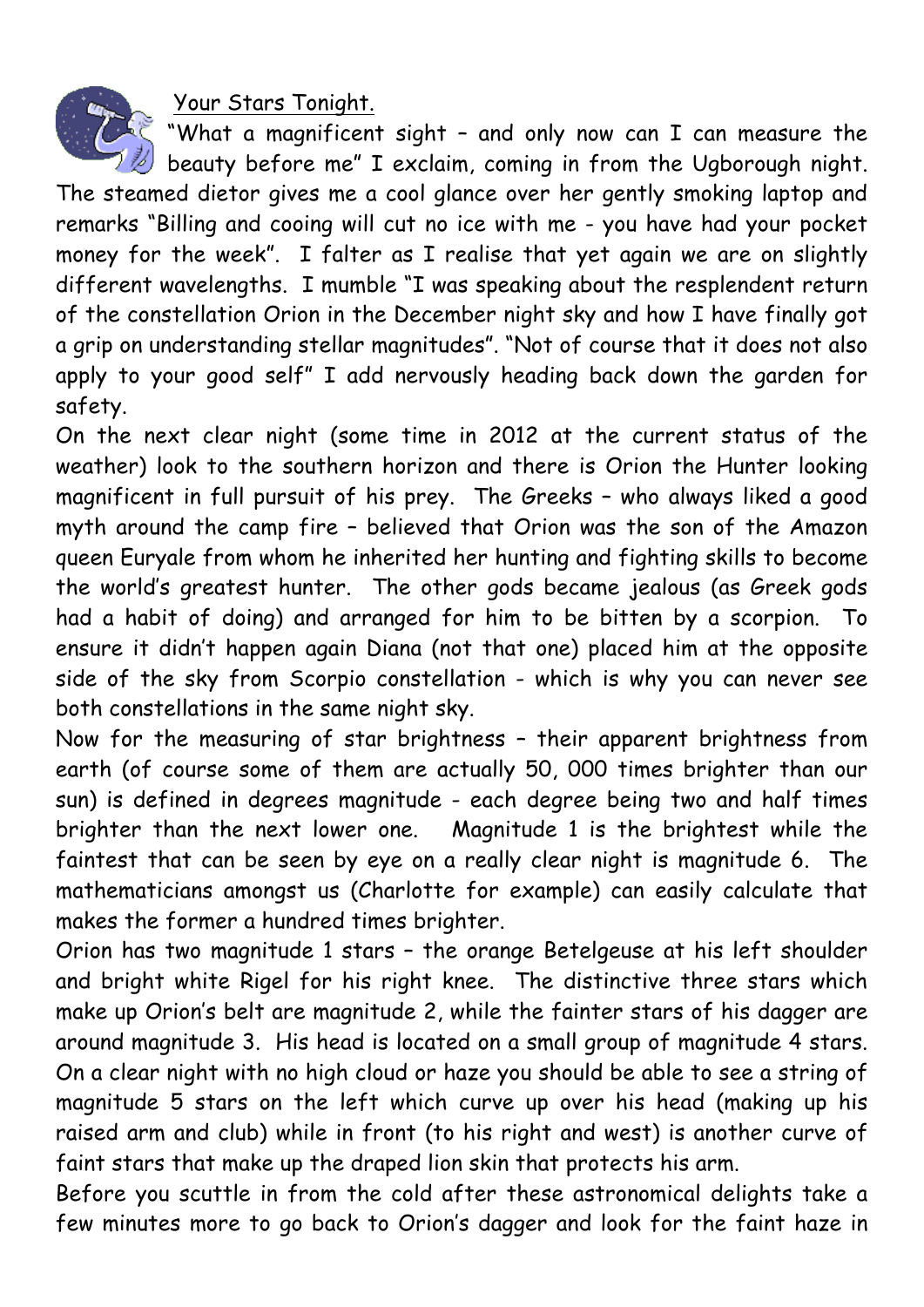the middle. With even low power binoculars it becomes the gorgeous glowing cloud that is the Orion's nebula. And for a final treat look for Jupiter - still bright in the western sky. By the time you read this article Jupiter will probably have got its lost second belt back. Who needs strictly come dancing and the X factor with this entertainment for free?

### History Corner-

(For the next 2 months we have a guest contributor - Tom Maddock) (The second part of this article will appear in the January Newsletter.) HG Hurrell – Ugborough's very own naturalist - and all because of a thunderstorm.

Alan Yates has kindly asked me to write about Henry George Hurrell, who was born in Plymouth on 3 July 1901, the son of Henry who was thrice Mayor of Plymouth. Henry G. said to me more than once that, had he been born just six months earlier, he would have been a Victorian. He was known as Harry to his delightful wife Lilian, to whom he had successfully proposed marriage on the steps of Mutley Baptist Church, Plymouth. At Mutley he was an Elder and his family worshipped there throughout his life, and beyond. The rest of us called him HG which to me, as a schoolboy, seemed just the right blend of respect and familiarity. On the very first Bank Holiday in1871 HG's grandfather and family climbed Ugborough Beacon when, due to a violent thunderstorm, they had to seek shelter in a cottage at Owley. The family developed a great affection for the area. They acquired property there including Ugborough Moor, and established the family home at 'Moorgate', close to East Peake moor gate. The family business imported corn at Millbay. Each day HG would cycle - almost freewheel - down from 'Moorgate' to catch the Plymouth train at Wrangaton Station. If he was a little late the stationmaster held the train for him!

HG's life-long passion was Natural History. He read Natural Sciences at Christ's College, Cambridge. After graduating and running 'Henry Hurrell & Co' for many years an opportunity arose to sell the business, and Lilian persuaded him to 'retire' and become a full-time naturalist. His legacy lives on because he was instrumental in the foundation of the Devon Bird-watching and Preservation Society, the Devon Wildlife Trust, the Mammal Society and the Woodland Trust. For 26 years he was a Justice of the Peace, and served on the Dartmoor National Park Committee. He was a committed diarist, and drew and recorded all things natural that he saw and heard. He wrote extensively from personal observation on natural history topics for the Countryman, Devon Birds, British Birds and other journals, and published books on pine marten and foxes.

He filmed wildlife in monochrome and colour, using a Bolex 16mm camera, and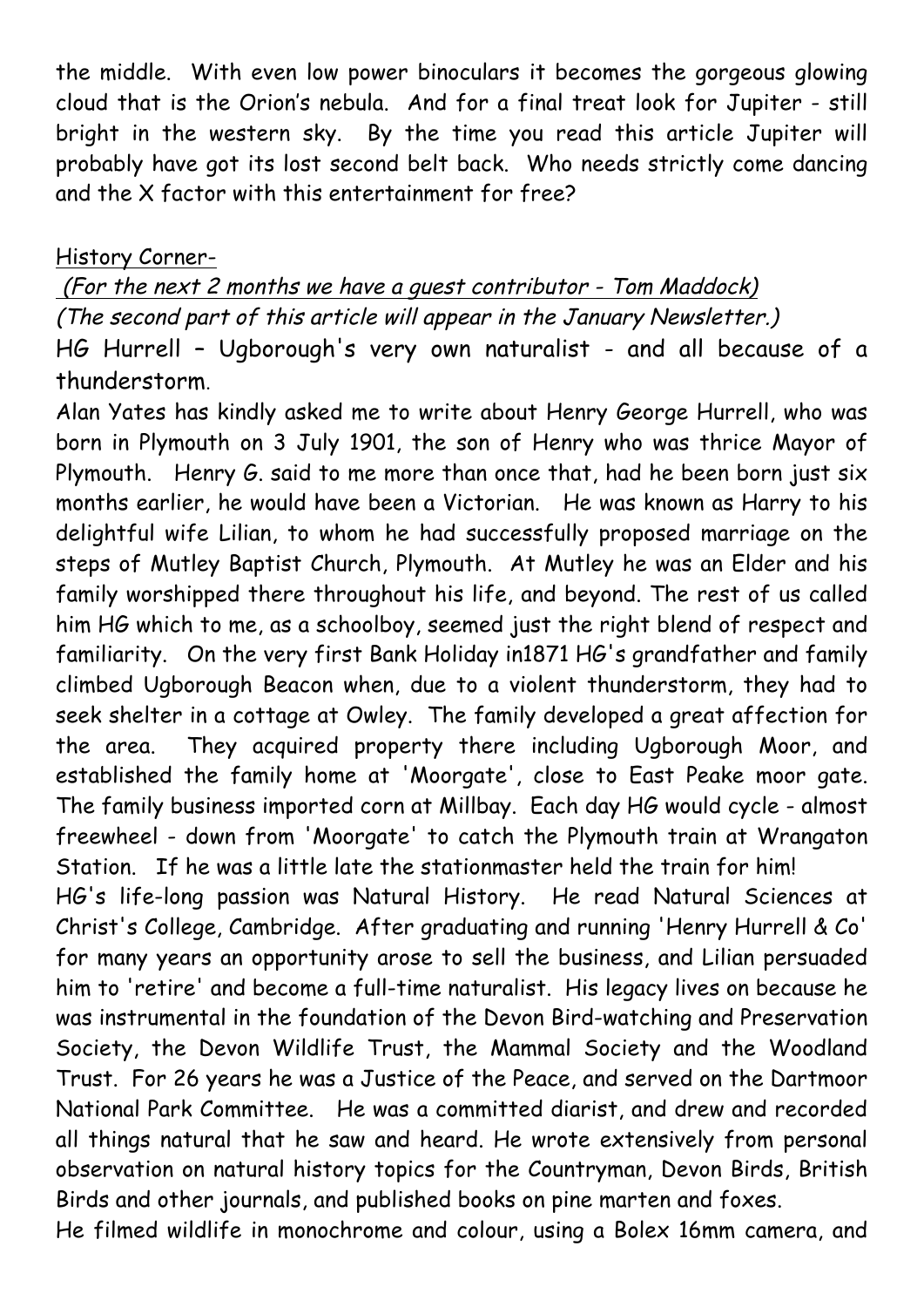through his films on television he became known nationally. In the days of black & white TV there was no dedicated Natural History film unit. But a BBC wildlife programme called Look hosted by Sir Peter Scott, son of Scott of the Antarctic, awakened the public's interest in natural history. HG's films included foxes, for which he used a sheepskin disguise as he roamed Ugborough Moor with his cine camera; badgers, using the latest high speed B&W cine film; and otters, which were a family favourite. With Mr. Brooks-King he devised ingenious peanut feeders to test the intelligence of tits. His film of these tests delighted thousands. He was always happy to visit schools or village and church halls, including Ugborough, to raise money for local causes by showing his films of dippers, buzzards and even stoats. He provided the spontaneous live commentary to full houses, with son Kenneth as the projectionist. He welcomed and answered questions whether naïve or technical, but he drew the line at talks to Women's Institutes for reasons that escape me.

In 1953 the family celebrated the Queen's Coronation by building a very large swimming pool at Moorgate, fed by a spring on Ugborough Beacon. The family readily adopted animal waifs and strays. In November 1959 an injured Atlantic grey seal pup was washed up at Newton Ferrers on the Yealm, rescued by two local fishermen and, before long, was transported to Moorgate. Few people then had any experience of rearing such an animal. Would it survive?

HG's son Leonard exercised his medical skills on the pup. Eventually Moorgate was the only Ugborough, and indeed Dartmoor, swimming pool to have a resident grey seal. Many famous naturalists visited Moorgate including Ludwig Koch, Peter Scott, Tony Soper and Eric Hosking, the world's first professional bird photographer. I watched in awe as Eric fired off a roll of Kodachrome with his new Olympus 35mm camera at house sparrows nesting in the wall of a barn at Cheston.

My special thanks to Elaine and Dr. Leonard Hurrell for their helpful comments on this article. Ref: Devonshire's Own by John Van der Kiste 2007

### (To be continued.)

Thank you to all who filled shoeboxes for Operation Christmas Child. What a wonderful effort! At our service on Sunday 21<sup>st</sup> November, the Church was filled with colourful boxes which were blessed by Caroline before they start their long journey. May they bring joy, excitement and the love of Jesus to children in other parts of the world.

.<br>RECEPTED A CONTROL DE CONTROL DE CONTROL DE CONTROL DE CONTROL DE CONTROL DE CONTROL DE CONTROL DE CONTROL DE

Charlotte, thank you for being the inspiration behind this work, it is such a thrill to be able to take part.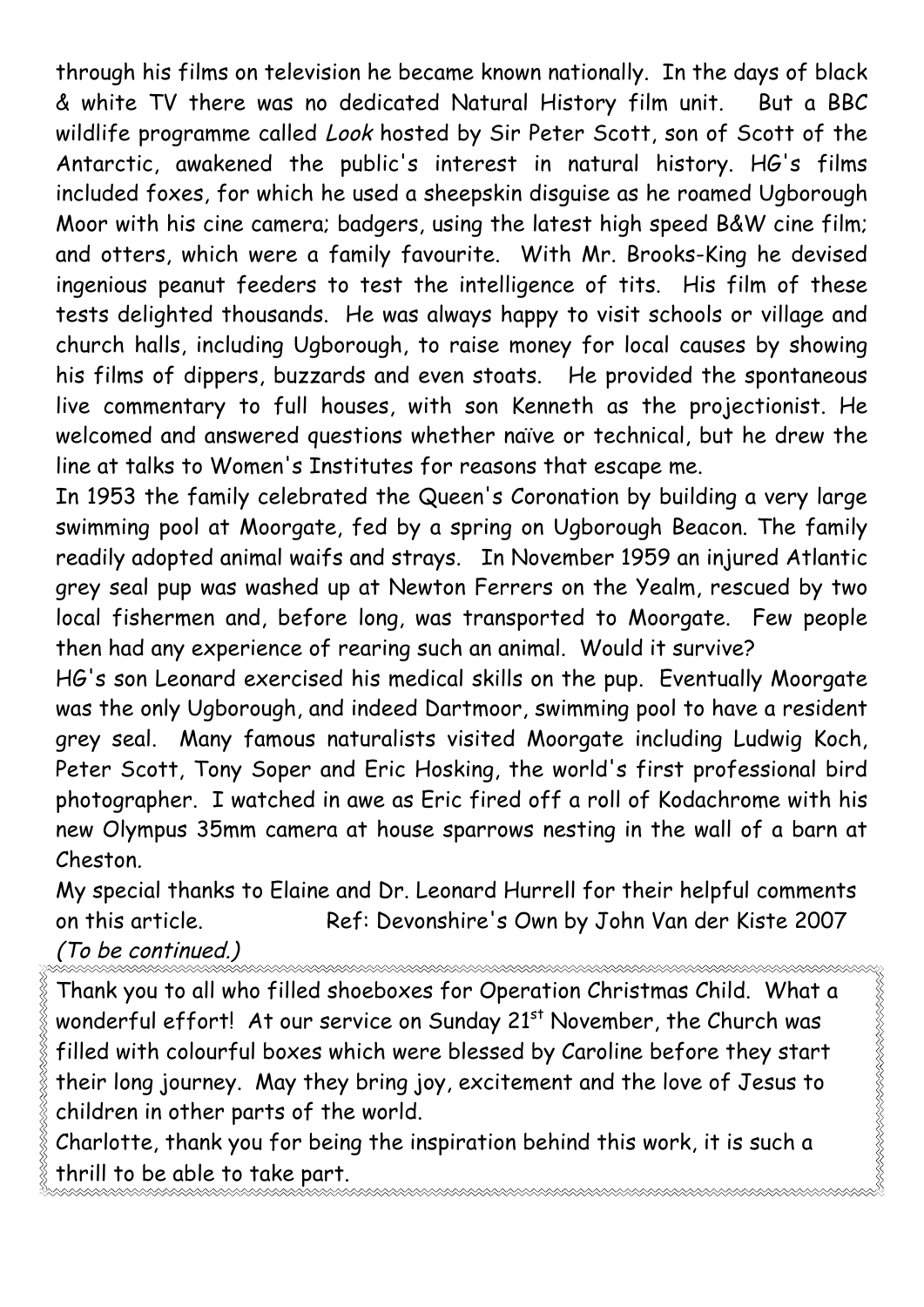Ugborough Parish Council Clerk: Sarah Woodman email: ugboroughpc@yahoo.co.uk Tel: 07922 270481 Reports from your District and County Councillors were full of the Comprehensive Spending Review and how it would affect the provision of services locally. South Hams District Council has already effected savings through combining services with West Devon District Council, including its new Chief Executive. Devon County Council hopes to make savings and improve efficiency through introducing an area-based committee structure, which will be trialled in the South Hams with 4 clusters based around the main towns of Ivybridge, Dartmouth, Totnes and Kingsbridge.

The Police Report alerted parishioners to a scam in which someone purporting to come from the Office of Fair Trading requests a small sum of money in order to deliver a large money prize – never send off money without first ensuring the caller and the offer is genuine. If in doubt, report the incident to the police. Incidents of theft of metal have been reported in the South Hams and you are asked to be vigilant and report any suspicious activity to the Police – you can use the on-line facility for 'minor' crimes, https://services.devon-cornwall.police.uk/crimereporting/

You may have noticed a bunch of yellow jacketed policemen in Bittaford at the end of October. They were monitoring traffic speeds along Wrangaton Road and the results have been passed to the Police Road Casualty Reduction Officer; of the 119 vehicles monitored during one hour, only 41 (35%) were below the 30mph speed limit, and one vehicle was travelling at over 46mph.

Free trees are available in the western parts of the Parish under the MOREwoods South Hams & Plymouth programme. There are 3 elements to this tree planting campaign: Community tree packs for local community open spaces; Schools tree packs of 30 trees for a hedge or copse; and Woodland planting for landowners wishing to plant at least 1 hectare of new woodland. For more details, call Helen Parr on 01752 881514 or email helenparr@woodlandtrust.org.uk

The Minerals Core Strategy is currently being prepared by Devon County Council, which will provide the framework for mineral working and restoration in Devon over the next 20 years. They have released a leaflet, Devon's Big Minerals Debate and are seeking your views on mineral extraction locally – it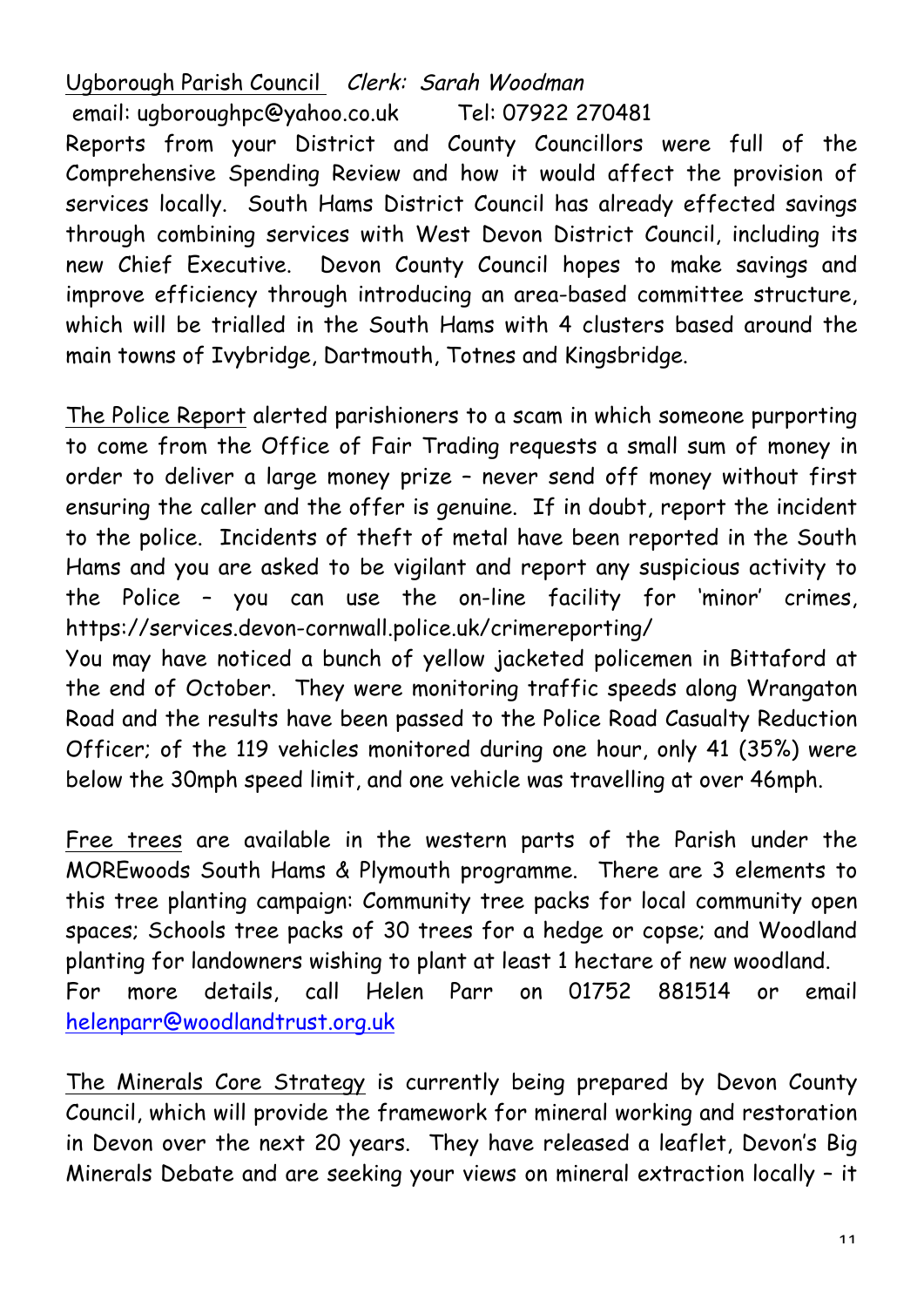can be accessed online at www.devon.gov.uk/mineralscorestrategy, or by calling 01392 382262

The South Hams Site Allocation Development Plan Document Inspector's Hearing has taken place and we will now have to await the outcome. However, it may be worth looking at the SHDC website as the planners will be displaying alternative sites.

The Parish Councillor vacancy is due to be filled at the December Parish Council meeting and, if you are interested, please contact the Clerk or call Chairman Tom Holway on 01752 893114

Planning Applications No objections were raised to the variation of a condition to enable the Summerhouse to be tied to Lakeview Cottage, Moorhaven; the variation of a condition to enable unrestricted residential use of the converted barns for 3 years at Fowlescombe Farm; or the amendments to the affordable dwelling adjacent to The Old Toll House, Bittaford. However, Councillors objected to applications for change of use to a cafe/restaurant or offices at the Clubhouse & Jays Day Care Nursery, Moorhaven on the grounds of unacceptable traffic generation along Bittaford Hill and inappropriate land use within a residential area.

Christmas is just round the corner and the Parish Council has entered into the Christmas spirit by contributing to the cost of decorations at Ugborough Church, Bittaford Methodist Church and Bittaford Community Hall. In addition, Richard Prowse has kindly given Christmas trees to Ugborough Church and Bittaford Community Hall. We wish you all a very Merry Christmas!

Last month has been a very trying one for the Clerk as she has been in 'communication breakdown'. First, she lost her answerphone service then, two weeks before moving home, her buyers managed to cancel her internet service. So if you have failed to contact her – apologies. The new phone number is given above and mail will be redirected to her new (temporary) address.

Finally, I hope your Chairman Tom Holway is making a speedy recovery from his knee operation and will be fighting fit in time for the next Parish Council Meeting - which will be held from  $7.30$ pm on Thursday  $9<sup>th</sup>$  December. Website: www.ugboroughparishcouncil.gov.uk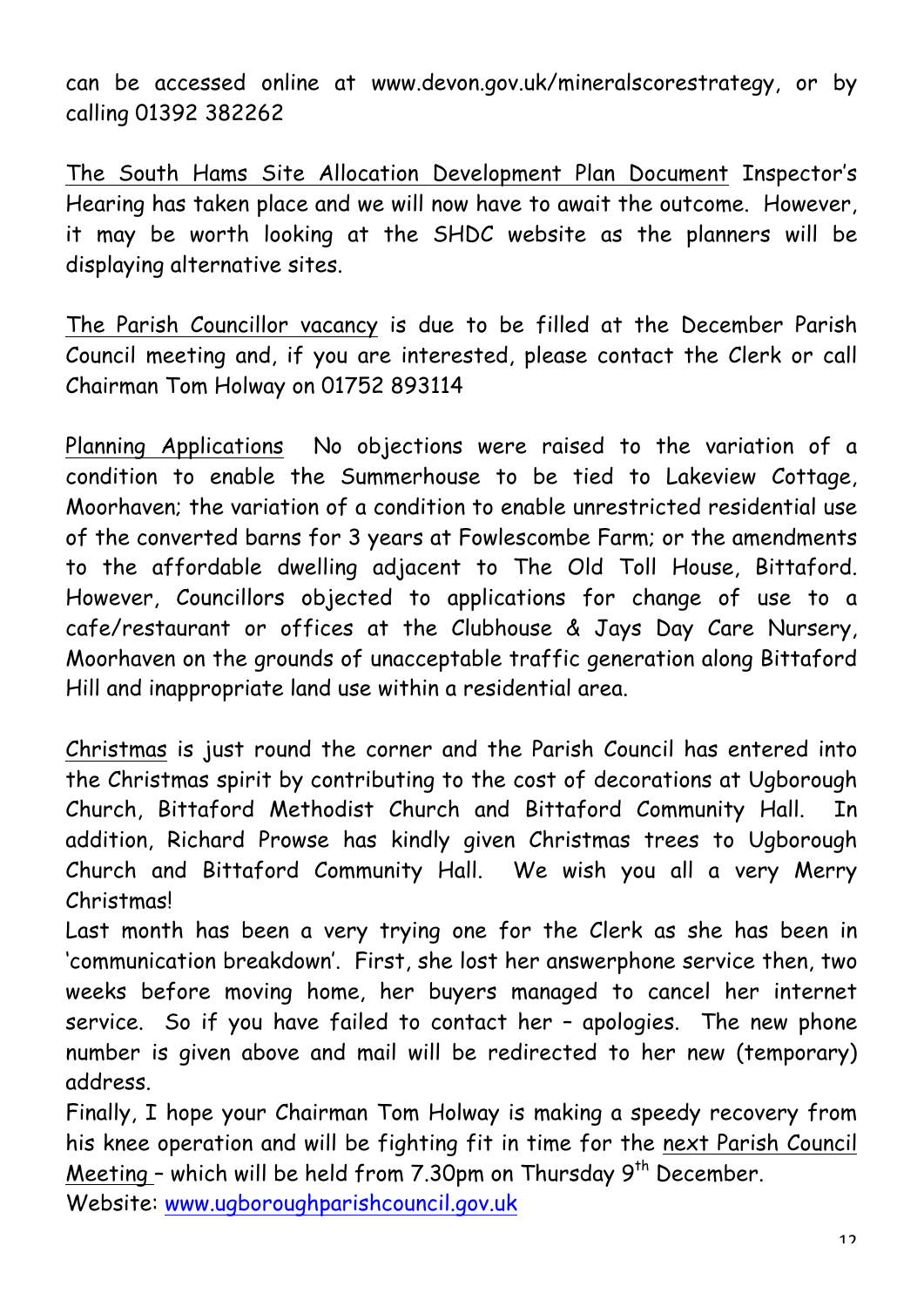# Bittaford Methodist Church Jutta Berger

You are very welcome to join us at our Services every Sunday at 10.30.

| 5th December         | Rev. David Youngs                          |
|----------------------|--------------------------------------------|
| 12th December        | Mr. Brian Hart                             |
| 19th December        | Rev. Steven Caddick                        |
| 24th - Christmas Eve | Carol Service at 6.30 pm<br>Mrs. A. Rogers |
| 26th December        | Mrs Delarre Irving                         |

To all of you a Happy Christmas and a Happy New Year 2011!!

| Christmas Services at St. Peter's, Ugborough |
|----------------------------------------------|
| Sunday, 19 <sup>th</sup> December            |
| 6.00 pm Carols by Candlelight                |
| Friday, 24 <sup>th</sup> December            |
| Christmas Fve                                |
| 4.00 pm Christingle & Crib Service           |
| 11.15 pm Carols                              |
| 11.30 pm Midnight Eucharist of the Nativity  |
| Saturday, 25 <sup>th</sup> December          |
| Christmas Day                                |
| 11.00 am Christmas Family Communion          |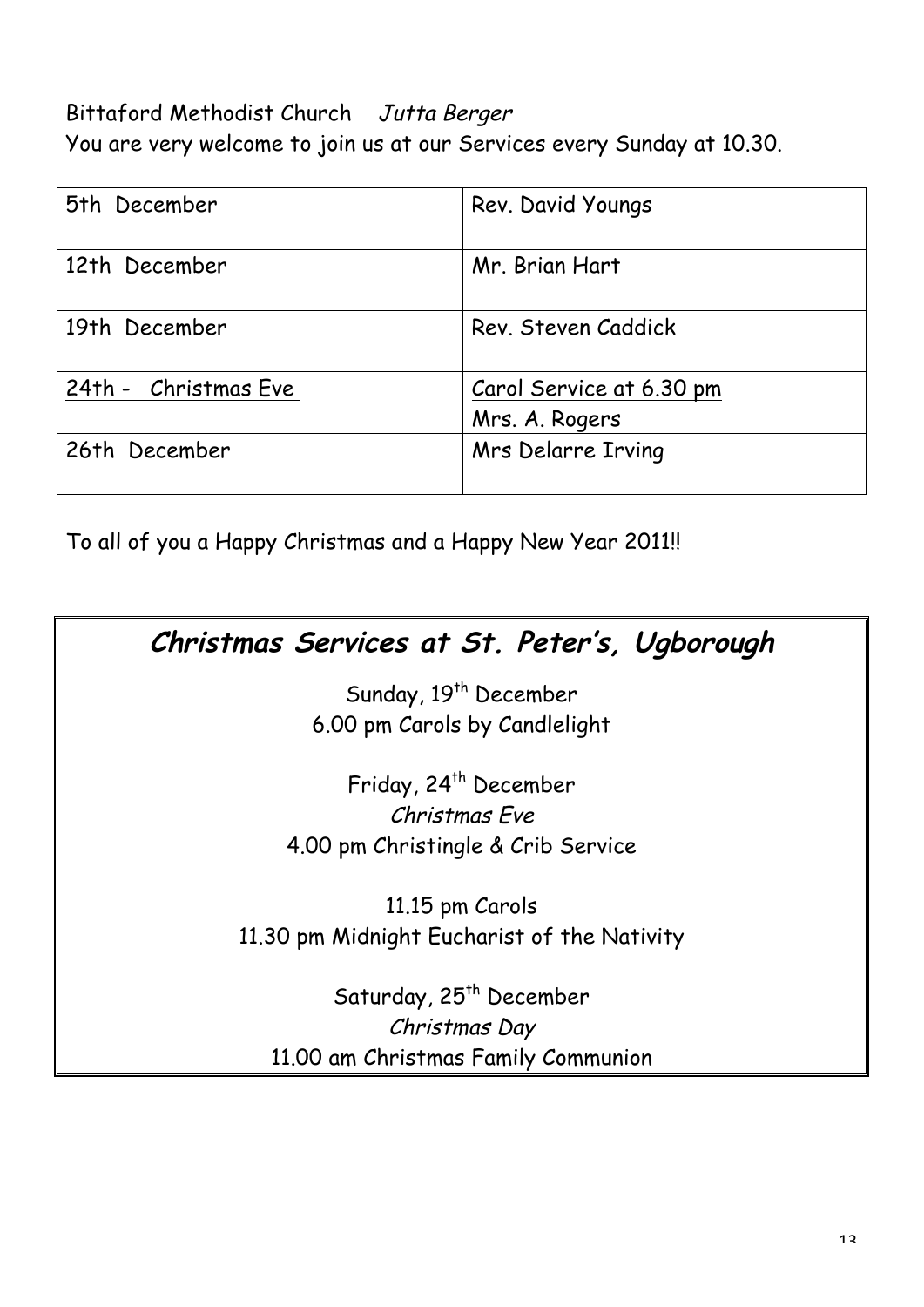St Peter's Church, Ugborough

Dear Friends,

At times there seems to be far too much bad news, so it is refreshing when we are able to share in good news. This week I went into a school to take the assembly and I told them the news that Prince William and Kate were now engaged. Smiles crept across their faces as I said that perhaps this might involve a special day off to celebrate. It has been a good year for the churches in the Mission Community with the joy of over twenty weddings, and many baptisms.

Likewise the Christmas story is about good tidings. It is declared by the angels to the shepherds to be 'good news of great joy'. This is just what is needed in today's world of financial problems, the war in Afghanistan, the threats of terrorism, the news that unemployment will probably increase, the Banks forgetting the personal touch but not forgetting their bonus, and so much more that can get us down. It is as we embrace the message of Christmas that we realise that this news is truly life changing.

**What Does Christmas Mean To You?**

When you prepare for Christmas What matters spring to mind? The coming of the Saviour Or the gifts that you can't find.

Do you think of baby Jesus As you deck the halls with holly? Or are your thoughts preoccupied With piling high your shopping trolley.

Will you be moved this Christmas By the sound of carol singing Or are you more in tune with The sound of shop tills ringing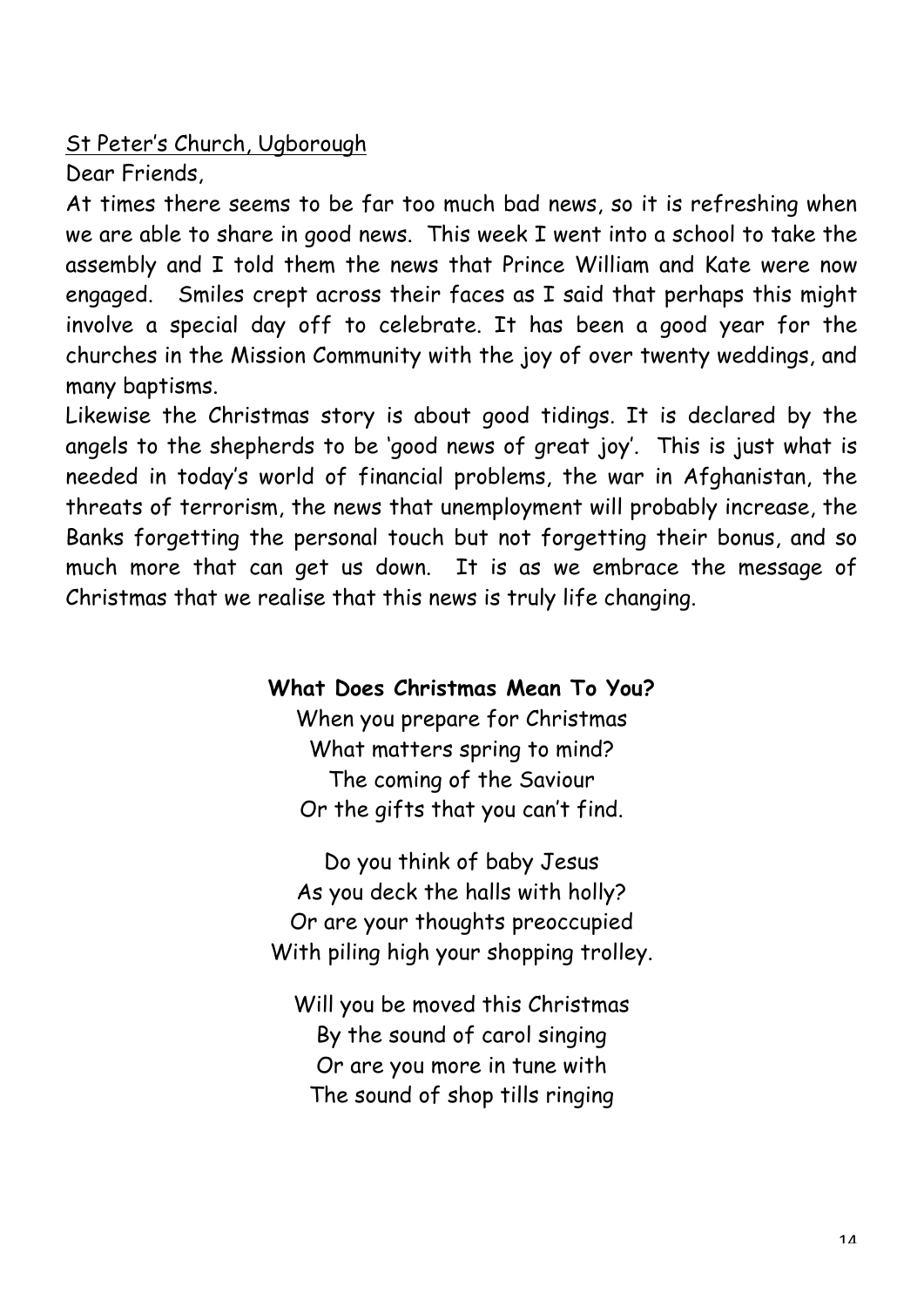On that family occasion When you choose your Christmas tree Do you think of how that tiny babe Came to die for you and me?

Christmas to you could mean much more If you're prepared to see The reasons why each Christmastime Just mean so much to me,

So as you celebrate this Christmas Why not resolve to start anew? And change your whole perspective Of what Christmas means to you.

**By Colin Hammacott**

I hope that you find the joy of Christmas in your home and heart this Christmas. Please come and join us as we celebrate the love of God, found in the manger in Bethlehem. This love can also be found in a church near you this Christmas.

May you find the joy of Christmas, Love from John & Caroline